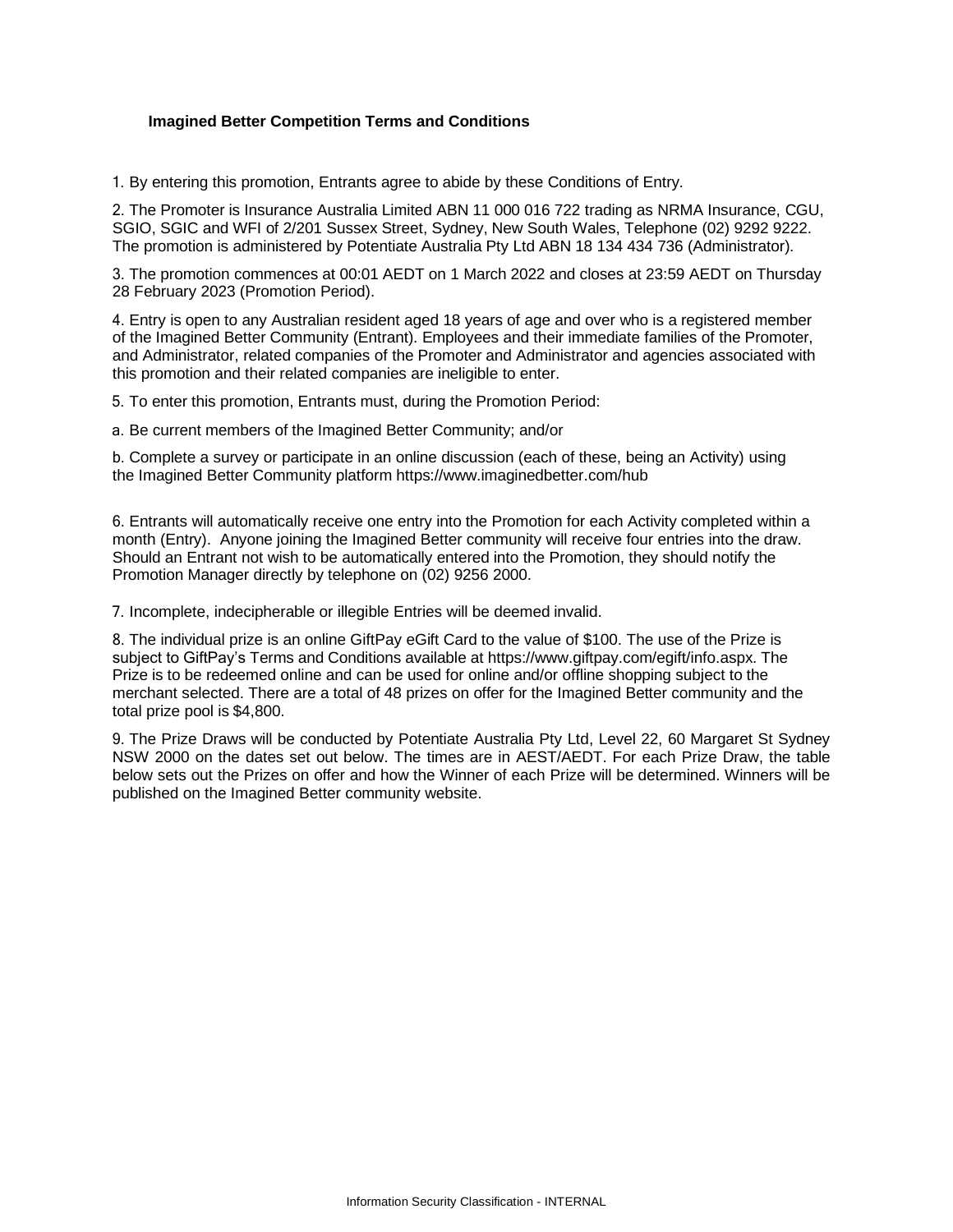| #              | <b>Entries open</b>         | <b>Entries close</b>                     | Draw date        |
|----------------|-----------------------------|------------------------------------------|------------------|
| 1              | 12:01am 1 March 2022        | 11.59pm 31 March 2022                    | 1 April 2022     |
| $\overline{2}$ | 12.01am 1 April 2022        | 11.59pm 30 April 2022                    | 3 May 2022       |
| 3              | 12.01am 1 May 2022          | 11.59pm 31 May 2022                      | 1 June 2022      |
| 4              | 12.01am 1 June 2022         | 11.59pm 30 June 2021                     | 1 July 2022      |
| 5              | 12.01am 1 July 2022         | 11.59pm 31 July 2022                     | 1 August 2022    |
| 6              | 12.01am 1 August 2022       | 11.59pm 31 August 2022                   | 1 September 2022 |
| $\overline{7}$ | 12.01am 1 September<br>2022 | 11.59pm 30 September<br>2022             | 4 October 2022   |
| 8              | 12.01am 1 October 2022      | 11.59pm 31 October 2022                  | 2 November 2022  |
| 9              | 12.01am 1 November<br>2022  | 11.59pm 30 November 2022 1 December 2022 |                  |
| 10             | 12.01am 1 December<br>2022  | 11.59pm 31 December 2022 3 January 2023  |                  |
| 11             | 12.01am 1 January 2023      | 11.59pm 31 January 2023                  | 1 February 2023  |
| 12             | 12.01am 1 February 2023     | 11.59pm 28 February 2023                 | 1 March 2023     |

10. Winners will be notified by email within two working days (ie excluding weekends and public holidays) of the Prize Draw and will receive written reminder confirmation within fourteen days (Written Confirmation). In their Written Confirmation, winners will be provided with details of how to claim their Prize and the date by which they must claim their Prize, being not more than 14 days after the Written Confirmation (Prize Claim Date).

11.All Prize values are in Australian dollars. Prizes will only be distributed in Australia, and all components of the Prizes are not transferable and cannot be exchanged forcash or otherwise.

12.If a Prize is unclaimed by the Prize Claim Date, subject to any directions from a regulatory authority, the Promoter will conduct a redraw on a date that is a minimum of 3 months after the original draw at the same time and location and on the same terms as the Prize Draw, in order to distribute any unclaimed Prizes (Unclaimed Prize Draw). In the case of a winner, they will be notified by email within two days of the Unclaimed Prize Draw, receive written confirmation within fourteen days and their names will be published on the Imagined Better website [\(https://www.imaginedbetter.com/hub\)](https://www.imaginedbetter.com/hub) within 7 days of the Unclaimed Prize Draw.

13.The Promoter's decision is final and binding and no correspondence will be entered into.

14.The Promoter is not liable for any loss, damage or personal injury suffered or sustained as a result of this promotion or taking a Prize or any component of a Prize in connection with or arising out of this promotion. The Promoter is not liable for any additional costs associated with the taking of a Prize and any expense incurred beyond the specified Prize will be the responsibility of the winner.

15.The Promoter reserves the right, at any time, to verify the validity of Entries and Entrants and to disqualify any Entrant who submits an Entry that is not in accordance with these Conditions of Entry or who tampers with the Entry process including the use of techniques designed to avoid the payment of SMS costs and any form of automated entry device or software.